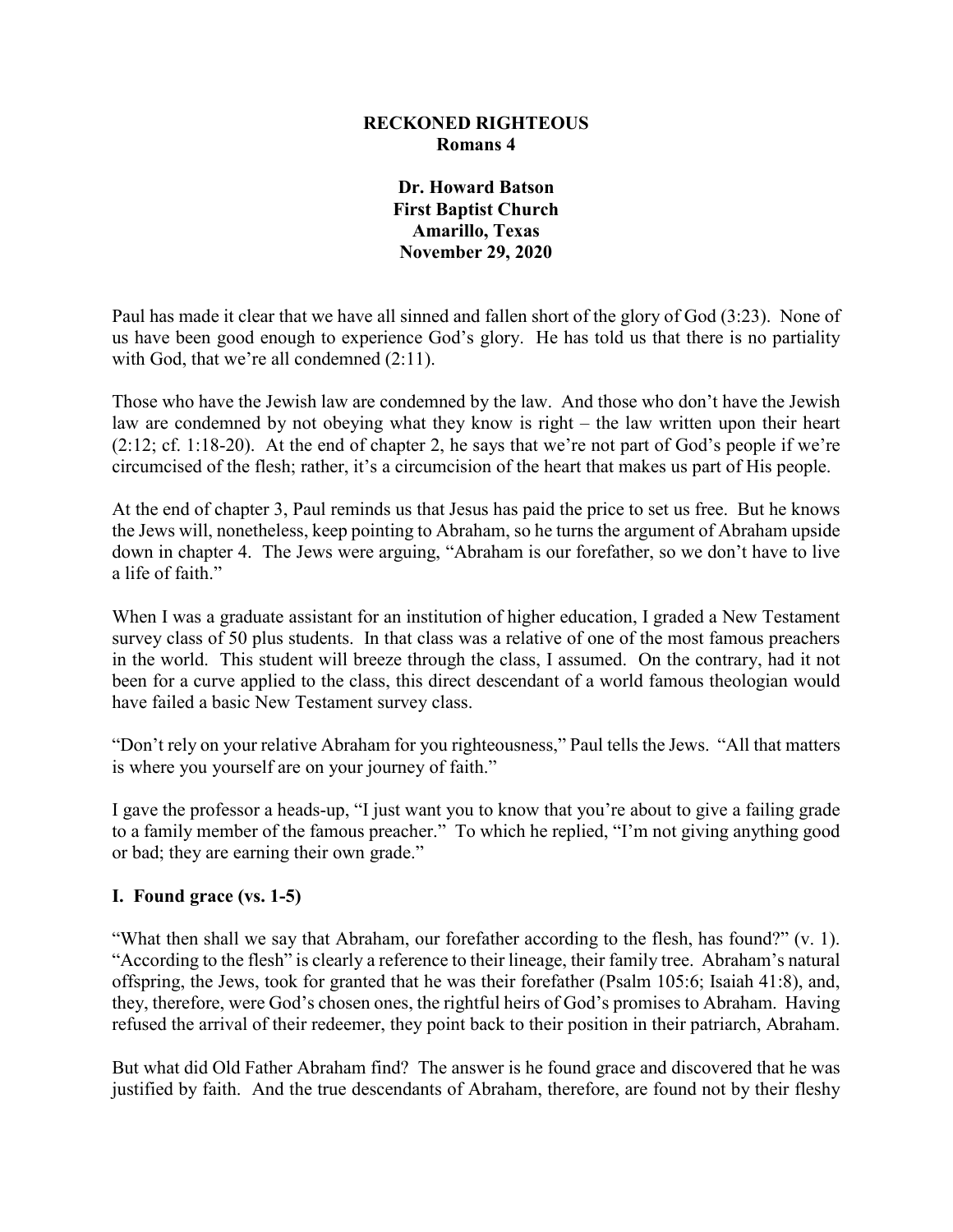descent but by their faith. If you want to follow the footprints of Father Abraham, you must be a person of faith because he trusted God.

In Galatians, Paul, puts it this way "Even so Abraham believed God, and it was reckoned to him as righteousness. Therefore, be sure that it is those who are of faith who are sons of Abraham. The Scripture, foreseeing that God would justify the Gentiles by faith, preached the gospel beforehand to Abraham, saying, "All the nations will be blessed in you.' So then those who are of faith are blessed with Abraham, the believer" (Galatians 3:6-9).

Backed into the corner by the Jews, who point to their inheritance in Abraham, Paul radically reinterprets Abraham's story by reading it sequentially. "Let's look at Abraham's story," Paul seems to be saying. "Was it works, was it law that made Abraham A-OK with God? I don't think so," Paul proclaims.

Now the Jews had pictured Abraham as being justified, or made righteous, based on all the good deeds he had done. If that were the case, however, Abraham could pridefully pat himself on the back. Paul takes the Jews back to their own scripture. What does God's word say? "And Abraham believed God, and it was reckoned to him as righteousness" (Genesis 15:3).

Eleven times, the verb translated "reckoned" or "credited" occurs in this chapter. And ten times, the word "righteous" or "justified" is used (in either noun or verbal form). Obviously, knowing how to be seen as righteous by God is pretty important to Paul. "Reckoned" has the mercantile meaning of crediting someone's account. Humans cannot attain righteousness from their own resources. But God credited Abraham as righteous in the divine ledger.

How then was Abraham reckoned as righteous? Because he was circumcised or because he was willing to do the work of obedience (sacrifice his son)? No. Back in Genesis 15:6, Abraham believed – long before he was ever circumcised (Genesis 17), before he ever attempted to sacrifice his son in obedience. In his faith, he found God's grace – not in any deed that he had done.

In fact, at the time when Abraham was reckoned as righteous, he belonged to the ungodly. He was a moon-worshiping Mesopotamian. He had no grounds to demand anything from the Divine. Notice what Paul has done? Paul has made the pattern of Gentile righteousness by faith normative for Jewish righteousness. Abraham – a Gentile at the time – believed. God didn't owe him anything. It wasn't a wage (v. 4) he had worked for. Rather, it was a gift from God.

So, first of all, Abraham found grace.

## **II. Forgotten sin (vs. 6-8).**

Look at verses 6-8. Paul used a Jewish method of interpretation (*gezerah shawah*), using one text to explain another text when they both share a key word. The key word is "reckoned."

Look at verse 3 (from Genesis 15:6). "Abraham believed and it was reckoned (we might say accounted) to him as righteousness." Then in verse 8 (from Psalm 32:2). "Blessed is the man whose sin the Lord will not take into account" or "reckon" into his account.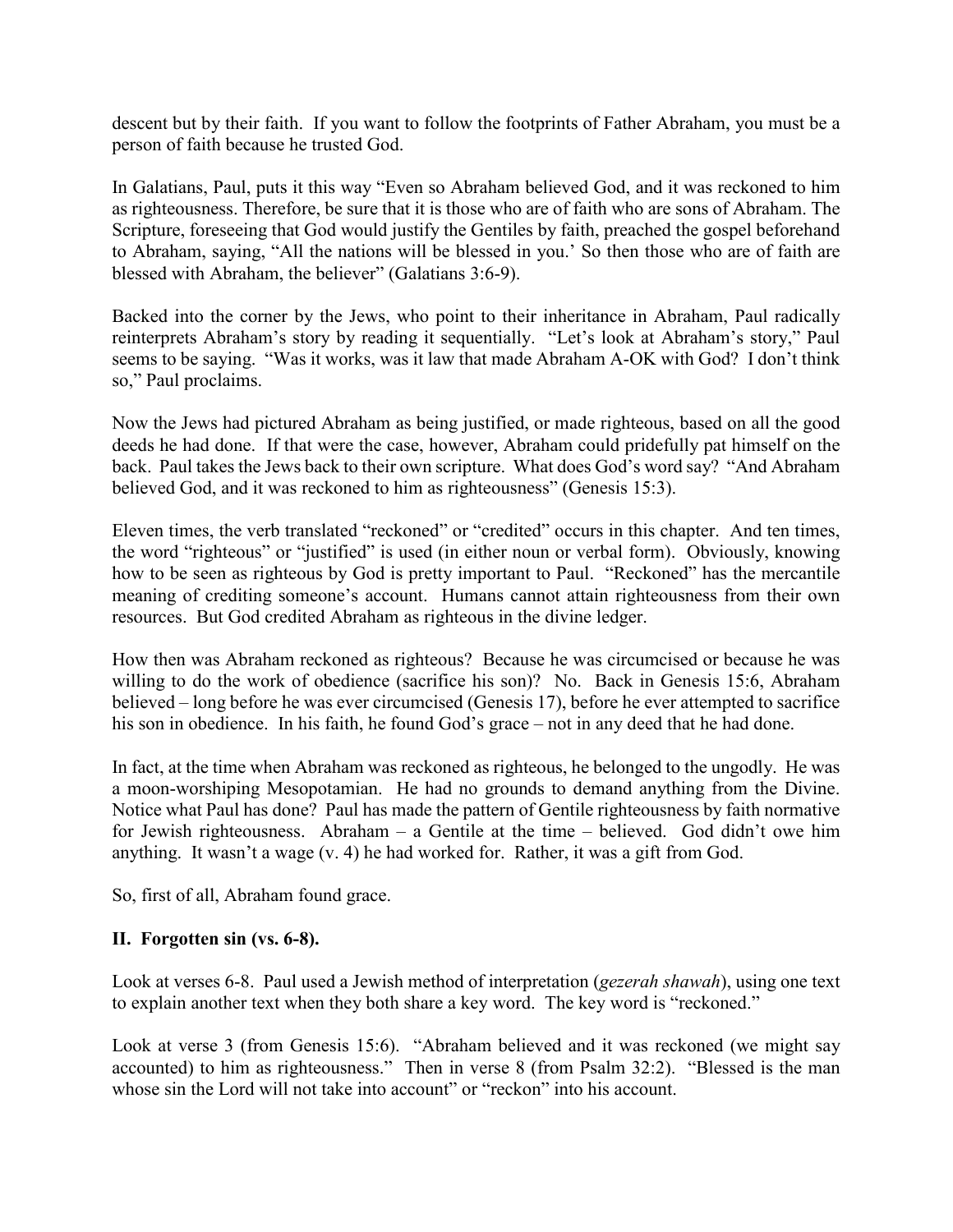Abraham has been an example. Now, David is drawn into Paul's reasoning (v. 6). In Psalm 32, nothing is said about David's work or his deeds. Rather, David confesses his sins and clears his account before God. When God forgave David's sins, it set him free from the past and set him in right relationship with God.

In verses 6-8, we learn about forgotten sin – both David's sin and our sin. How would it change your life this morning if you really believed that God would not reckon your sins to your account? "Blessed is the man whose sin the Lord will not take into account" (4:8). What old burdens have you been bearing that you need to give over to God and His grace? How would it change your life if you could hear God's word this morning, walk outside these doors and put your sins of the past behind you? It could absolutely transform you – knowing that God remembers your sins no more, knowing that God does not reckon them to your account. God releases you from yesterday's failure.

The small house was simple but adequate. It consisted of one large room on a dusty street. It's red-tiled roof was one of the many in this poor neighborhood on the outskirts of the Brazilian village. It was a comfortable home. Maria and her daughter, Christina, had done what they could to add color to the gray walls and warmth to the hard dirt floor: an old calendar, a faded photograph of a relative, a wooden crucifix. The furnishings were modest: A pallet on either side of the room, a washbasin, and a wood-burning stove.

Maria's husband had died when Christina was an infant. The young mother, stubbornly refusing opportunities to remarry, got a job and set out to raise her young daughter. And now, fifteen years later, the worst years were over. Though Maria's salary as a maid afforded few luxuries, it was reliable and it did provide food and clothes. And now Christina was old enough to get a job and help out.

Some said Christina got her independence from her mother. She recoiled at the traditional idea of marrying young and raising a family. Not that she couldn't have had her pick of husbands. Her olive skin and brown eyes kept a steady stream of prospects at her door. She had an infectious way of throwing her head back and filling the room with laughter. She also had that rare magic some women have that makes every man feel like a king just by being near them. But it was her spirited curiosity that made her keep all the men at arm's length.

She spoke often of going to the city. She dreamed of trading her dusty neighborhood for exciting avenues and city life. Just the thought of this horrified her mother. Maria was always quick to remind Christina of the harshness of the streets. "People don't know you there. Jobs are scarce and the life is cruel. And besides, if you went there, what would you do for a living?"

Maria knew exactly what Christina would do, or would have to do for a living. That's why her heart broke when she awoke one morning to find her daughter's bed empty. Maria knew immediately where her daughter had gone. She also knew immediately what she must do to find her. She quickly threw some clothes in a bag, gathered up all her money, and ran out of the house.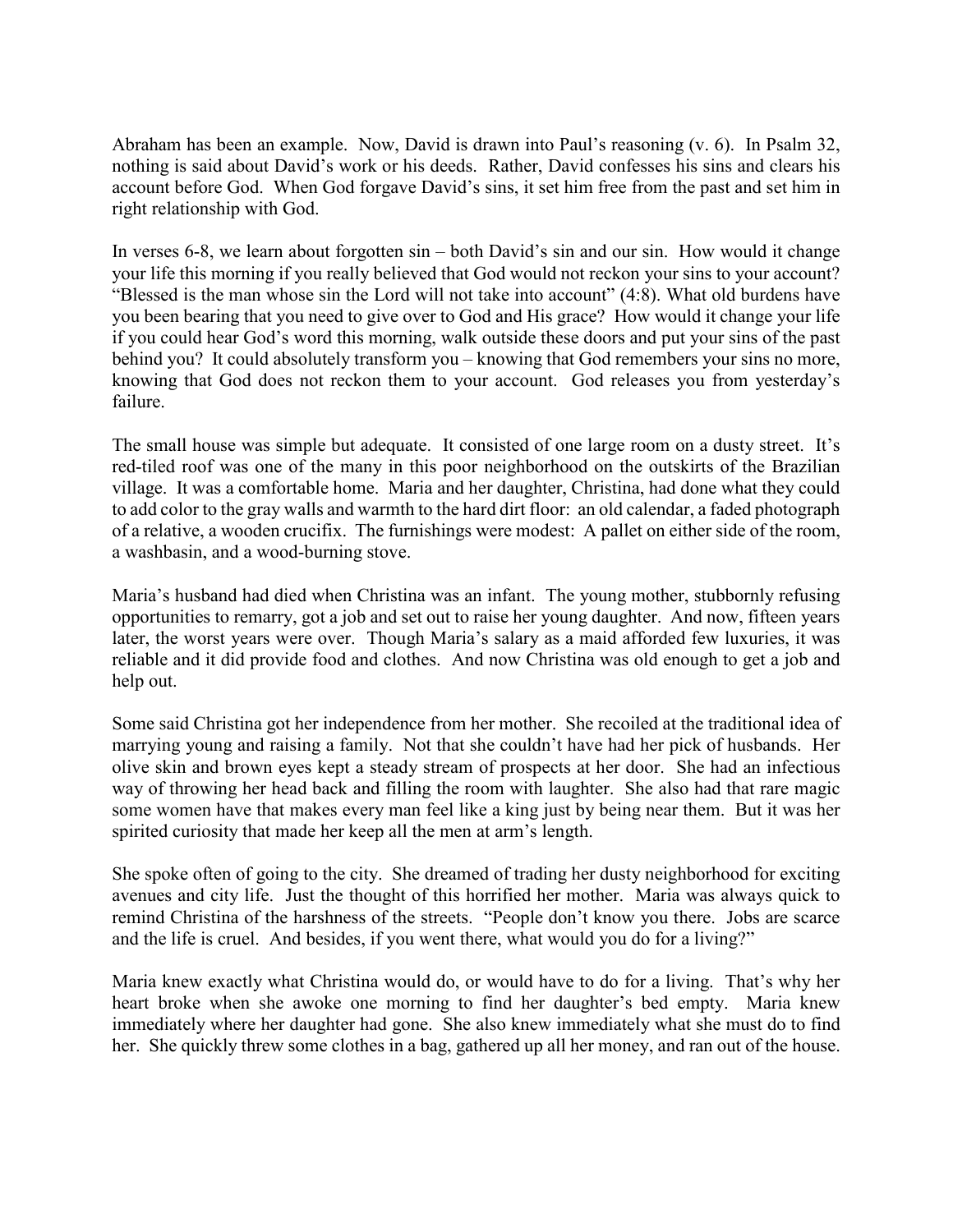On her way to the bus stop, she entered a drugstore to get one last thing. Pictures. She sat in the photograph booth, closed the curtain, and spent all she could on pictures. With her purse full of small black and white photos, she boarded the next bus to Rio de Janeiro.

Maria knew that Christina had no way of earning money. She also knew that her daughter was too stubborn to give up. When pride meets hunger, a human will do things that were before unthinkable. Knowing this, Maria began her search. Bars, hotels, nightclubs, any place with the reputation for street walkers or prostitutes. She went to them all. And at each place she left her picture – taped to a bathroom mirror, tacked to a hotel bulletin board, fastened to a corner phone booth. And on the back of each photo she wrote a note.

It wasn't too long before both the money and the pictures ran out, and Maria had to go home. The weary mother wept as the bus began its long journey back to her small village.

It was a few weeks later that young Christina descended the hotel stairs. Her young face was tired. Her brown eyes no longer danced with youth but spoke of pain and fear. Her laughter was broken. Her dream had become a nightmare. A thousand times over she had longed to trade these countless beds for her secure pallet. Yet the little village was, in too many ways, too far away.

As she reached the bottom of the stairs, her eyes noticed a familiar face. She looked again, and there on the lobby mirror was a small picture of her mother. Christina's eyes burned and her throat tightened as she walked across the room and removed the small photo. Written on the back was this compelling invitation: "Whatever you have done, whatever you have become, it doesn't matter. Please come home."

She did. (Max Lucado)

Abraham, first of all, found grace. And, second of all, David's sins were forgotten.

Have you found grace? Have your sins been forgotten?

## **III. First father (vs. 9-12)**

Paul takes for granted that Abraham is the forefather of the Jews. He says so in verse 1. But he also wants to prove that Abraham is the spiritual forefather of the Gentiles.

Remember I told you earlier that Paul ponders the Abraham saga sequentially. He takes things in historical order. So he asks in verse 9, "Now who is blessed? Just the Jews, or also the Gentiles. When we say "Abraham was reckoned as righteous," whose account gets credited – just the Jews or also the Gentiles?"

"Well, let's look at the sequence," Paul says in verse 10. Was he reckoned righteous while he was circumcised or uncircumcised? "Oh," says verse 10, "it was before he had the mark of a Jew." For you see, Abraham is called righteous based upon his belief back in Genesis 15. He is not circumcised until Genesis 17.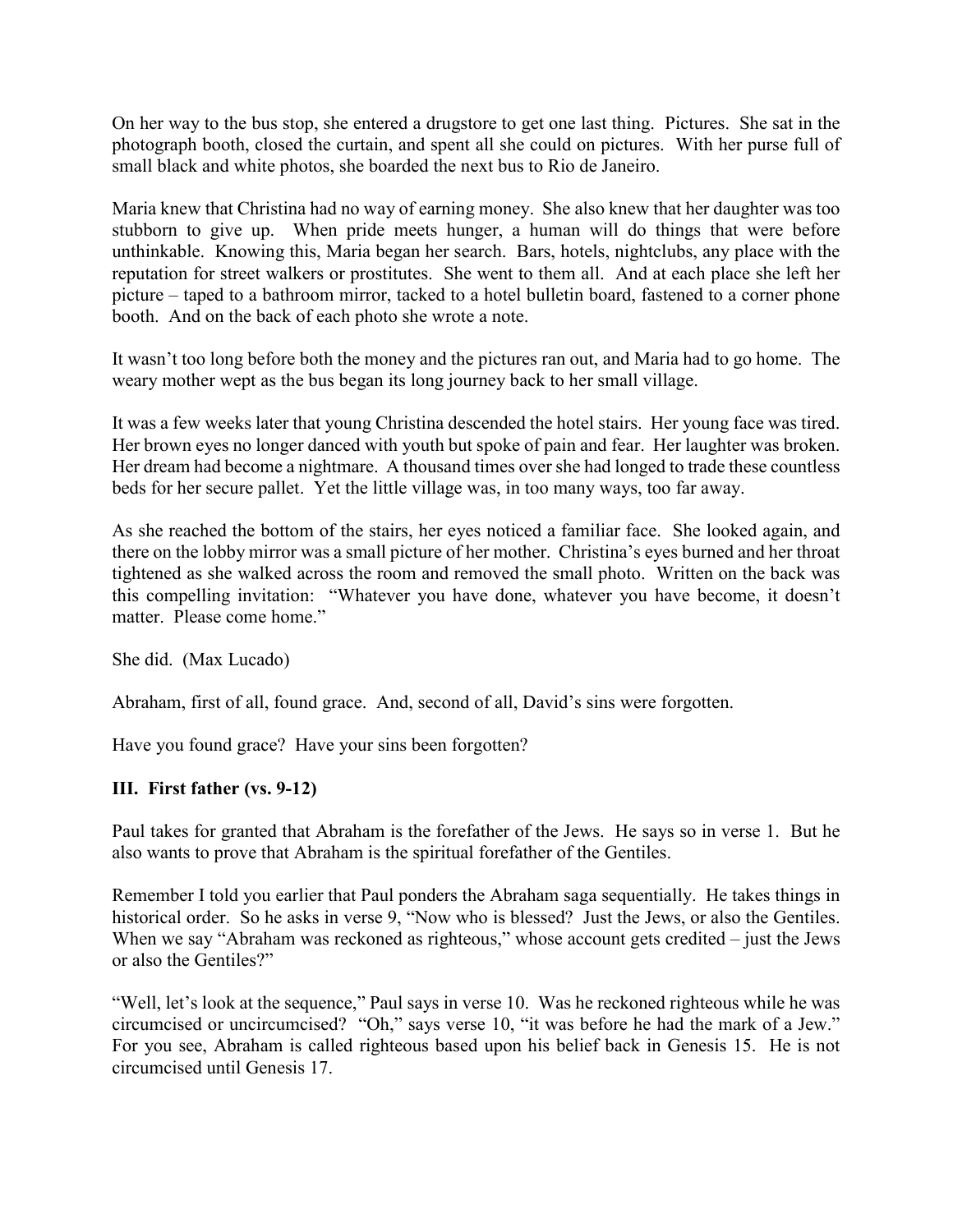Therefore, Paul is arguing that at the point when Abraham was reckoned as righteous, he was the equivalent of a Gentile – without circumcision, without the law. God, therefore, could not have reckoned Abraham as righteous because he obeyed the law and performed Jewish rites. It was only because of his faith that he was found righteous.

Therefore – follow the story – God does not restrict salvation which comes from being declared "upright" or "righteous" only to the circumcised who live under the law. So Abraham is, first of all, father of the uncircumcised.

"First of all, being a Gentile at the moment of his faith, Abraham is father of the Gentiles." And only much later does he become father of the circumcised, when he became circumcised (Genesis 17).

The circumcision, therefore, was only a visible mark or sign that confirmed Abraham's righteousness that he found by faith. You might say, Abraham is the father of the circumcised if they, too, follow in his footsteps and are saved by faith.

# **IV. A future promise (vs. 13-22).**

Yes, God declared Abraham as righteous, but there is more to the story. God also promised to bless Abraham and to make his descendants a great nation (Genesis 12:2). His offspring were going to be like the dust of the earth (Genesis 13:16), the stars of heaven (Genesis 15:5), the sand of the sea (Genesis 22:17). He also promised to give Abraham's descendants a vast expanse of land (Genesis 13:15-17; 15:18; 17:8). But, most importantly, God promised that all the families of the earth – not just the Jews – would be blessed in Abraham (Genesis 12:2; 18:18; 22:18), and that he would become the father of a multitude of nations (Genesis 17:5). God never intended to restrict those blessings to Abraham's biological heirs. Just read Genesis. Start with the beginning of the story.

In fact, in Galatians Paul reminds us that Moses and the Law didn't come until 430 years after the call God placed on Abraham. The faith of Abraham precedes the Law of Moses. And all the law does, he reminds us (v. 15), is show us that we are falling short of God's expectations.

In verse 13, you notice the promise to Abraham and his descendants that they would be "heir of the world." Jewish interpretation over time expanded inheritance of the Promised Land to include the whole world. It began to take on the context of the kingdom of God.

Notice how many times Paul says "the promise" in this part of the passage. Look at verse 13, "the promise to Abraham." Look at verse 14, "the promise." Verse 16, "the promise may be certain to all the descendants." Verse 20, "yet, with respect to the promise of God."

Promise of a blessing. Promise of descendants. Promise of the inheritance of the land. There is another part of this promise, and it's the best part of all.

I want you to notice verse 17, the best part of the promise. Abraham "believed him" – that is, he believed God – "who gives life to the dead and calls into being that which does not exist." There it is. Paul is piling hope upon hope about this promise. Look at verse 18, "Hope against hope."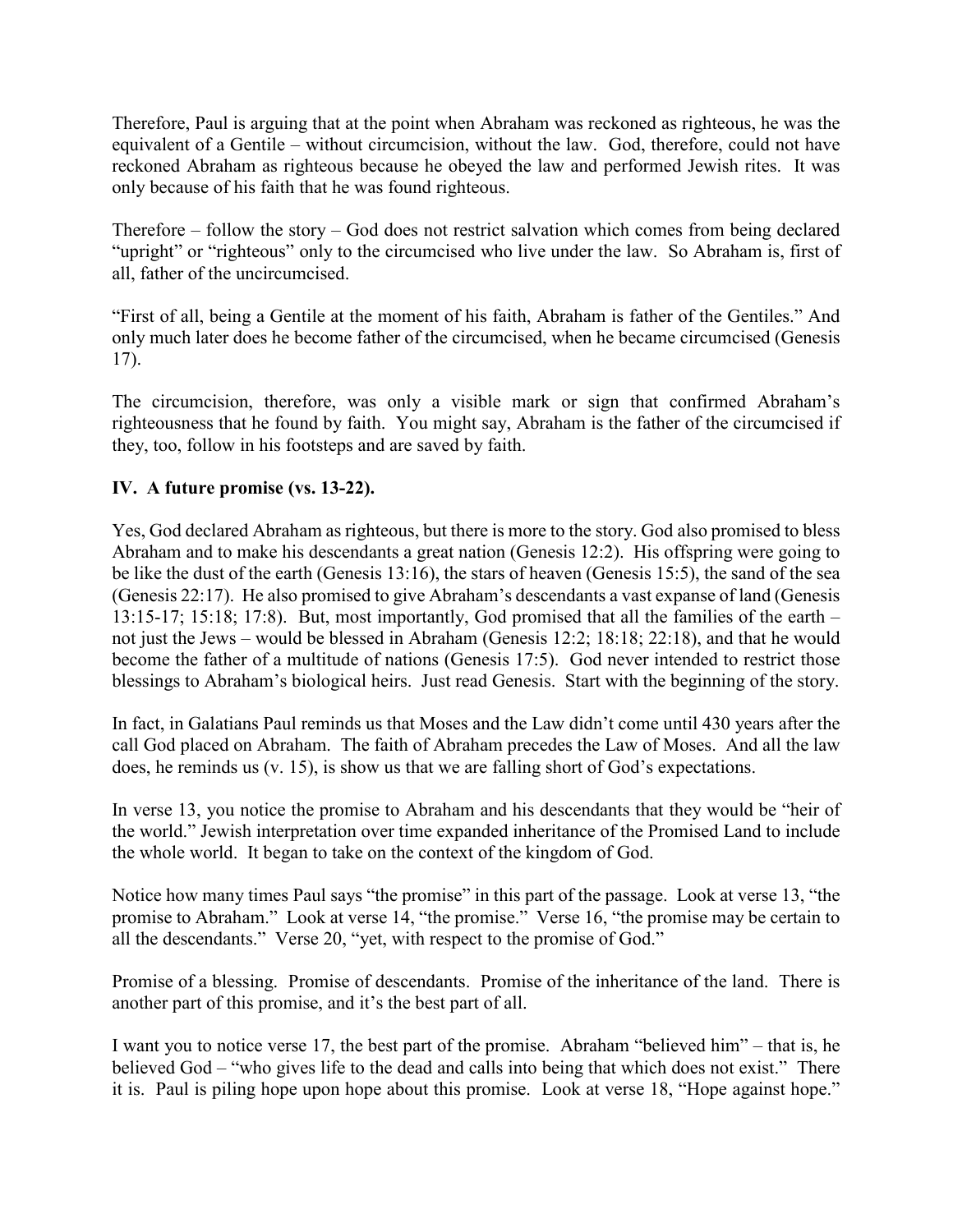Hope is a perception of the present based on the premise of God's presence and power. Hope is that which enables us to move into the future because of the reality of God's presence in the "now" time.

Are you living with hope today? Do you have a perception that the present is based upon the premises of God's presence and power? Are you able to move into the future because of the reality of God's presence right now?

What does hope help today?

•Hope that your O2 levels will stay high enough to keep you out of the hospital?

•Hope that a vaccine will be here soon?

•Hope that you don't bring the virus home from the hospital to your kids.

•Hope that everyone emerges from Covid forever changed but also kinder, more generous, and more Christ-like.

The best part of the promise is that God brings new hope, a new reality, and new life. Look at verses 19-22. He uses the example of Abraham and Sarah. They were as good as dead. Abraham was about 100 years old and had a corpse-like body. Sarah's womb was a tomb. But God kept putting the promise out – not on their timetable, but on His. Are you waiting on God today?

#### **V. Final victory (vs. 23-25)**

Paul, always pointing to Jesus, brings us to a culmination of Jesus in the Christ story in verses 23- 25. Christian faith is Abraham's faith born all over again. Faith in the same God who had now demonstrated His power afresh with the wonderful resurrection of our Christ. Just like Abraham believed that life would come from the dead womb of Sarah, Christians have believed that life has come from the tomb once inhabited by the dead – the tomb of the Christ. And it reminds us that although the wrath of God is poured out against all unrighteousness on the cross. He, the crucified Christ, was raised from the dead.

Chapter 4 teaches us that our right standing before God, our righteousness, is totally divorced from our human performance. It depends entirely on our faith and response to God's promises. We're just like Abraham. We're sons and daughters of our forefather in the faith, not our forefather in the flesh. God always begins with nothing – from a wandering, moon-worshiping Mesopotamian to a deceiver named Jacob to a no-name, stiff-necked throng of slaves working in Egypt in a brick factory to a little baby in a Bethlehem manger to a thief on a cross to an anonymous Roman executioner on Golgotha. God begins with nothing because humans lack any capacity to save themselves and lack any merit worth mentioning that God can use to their advantage. Our salvation is like God standing before a dark void and creating the world. Standing before Sarah's withered womb and bringing forth a child. Standing before the dank tomb and raising Jesus from the realm of the dead. Humans can only receive God's salvation by faith. And those who say yes to faith have been woven from every race and tribe and clan and caste into a new people of God, a single spiritual family called the church. The world does not consist of Jews and Gentiles but, instead, of those who say yes in faith and those who are faithless.